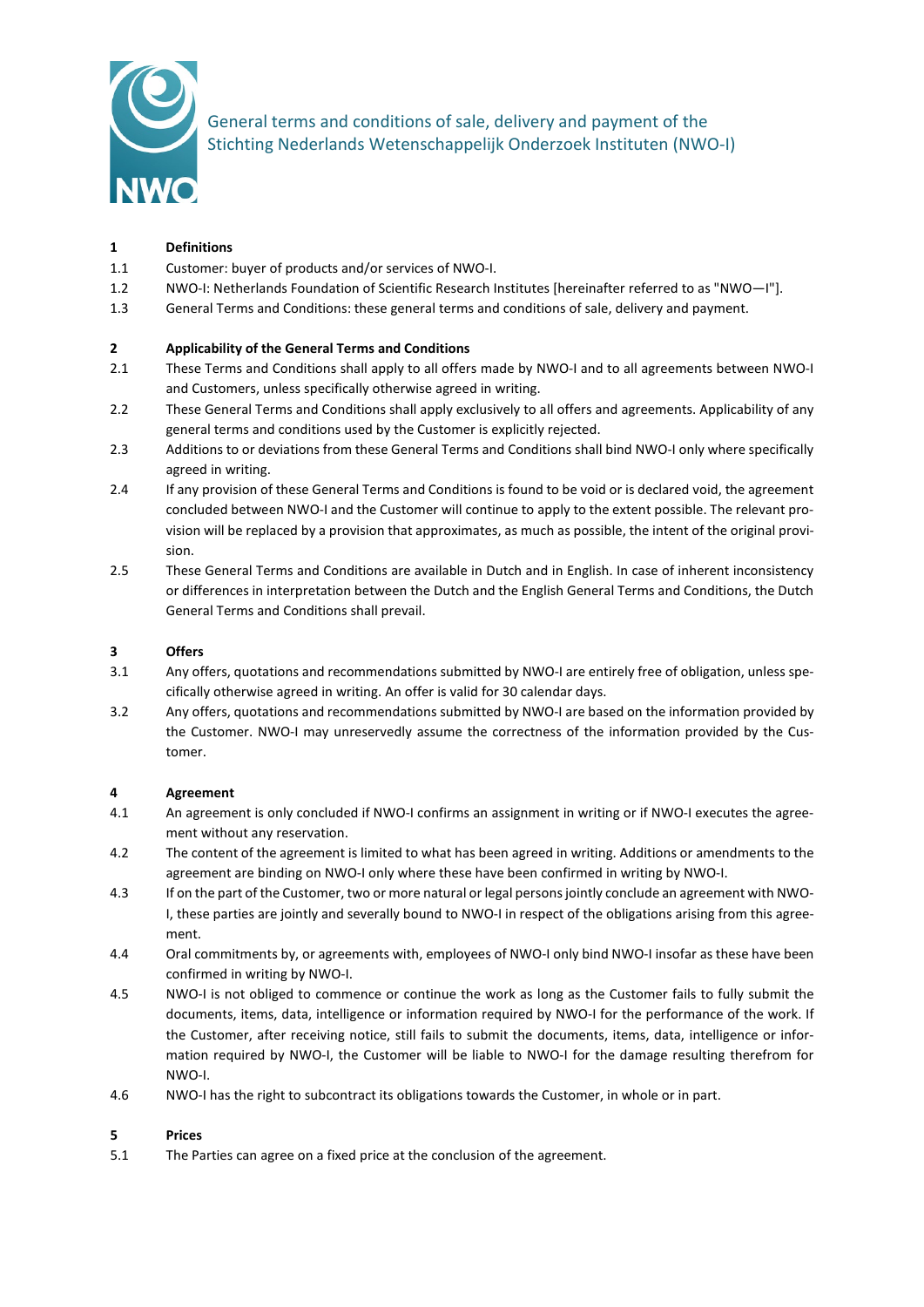- 5.2 If no fixed price has been agreed, the price will be determined based on rates set by NWO-I. These rates can be revised by NWO-I at the beginning of each year.
- 5.3 The prices stated by NWO-I, unless stated otherwise, are in euros and are exclusive of turnover tax (VAT) and other levies imposed by the government. The prices are also exclusive of packaging costs and shipping costs as described in article 6.6.
- 5.4 After conclusion of the agreement, NWO-I has the right to increase the agreed prices in case of interim developments that have a price-increasing effect such as changes in freight charges, customs tariffs, goods and/or raw material prices, taxes, wages or social insurance contributions, exchange rates and other priceincreasing factors.

# **6 Delivery and risk**

- 6.1 Unless specifically otherwise agreed in writing, delivery will be made ex warehouse / ex works of NWO-I.
- 6.2 The products are at the risk of the Customer, 7 calendar days after NWO-I informed the Customer that the products are ready for delivery or as soon as the products leave the works/warehouse of NWO-I.
- 6.3 The Customer shall take delivery of the purchased products the moment the products are ready for delivery. If the Customer refuses to take delivery or fails to provide information or instructions required for delivery, the products will be stored at the risk of the Customer. In that case, the Customer shall pay the storage costs, without prejudice to NWO-I's right to full compensation.
- 6.4 NWO-I has the right to deliver the products sold in consignments unless a partial delivery has no independent value. If partial deliveries of the products are made, NWO-I has the right to invoice each part separately.
- 6.5 The shipment of the products is always at the risk of the Customer, even when delivery carriage paid has been agreed upon. The manner of transport is at the sole discretion of NWO-I, even when delivery is not carriage paid and the Customer has not given any instructions for the shipment.
- 6.6 In the event that NWO-I provides services to the Customer, NWO-I reserves the right to replace the employees of NWO-I who provide the services, by one or more other employees, provided that the replacement employees have at least the same level of knowledge and experience.
- 6.7 In the event that NWO-I provides services for the Customer, the Customer guarantees that the employees of NWO-I who perform the services at a location of the Customer are provided with adequate and safe workspace and materials.

# **7 Delivery period**

- 7.1 Delivery periods are deemed to have been approximately agreed, unless these delivery periods are explicitly considered to be final, on the understanding that NWO-I to the best of its abilities, will try to remain within these delivery periods. If it is foreseeable that a delivery period will be exceeded, NWO-I will inform the Customer thereof as soon as possible.
- 7.2 The delivery period will commence as soon as all the products, materials and data necessary for the execution of the agreement have been provided by the Customer and the suppliers of NWO-I and any deposits agreed on have been received by NWO-I.
- 7.3 Exceeding the delivery period does not oblige NWO-I to pay compensation, nor does it give the Customer the right to terminate the agreement. However, the Customer does have the right, on expiry of a delivery period, to declare NWO-I to be in default in writing and in addition to set a reasonable period for performance, after expiry of which each Party may terminate the agreement in respect of the products and/or services not yet provided, without the Parties being liable for compensation in respect of this termination.
- 7.4 If it has been agreed that the performance of the work will be carried out in phases, NWO-I may postpose the commencement of the work for a subsequent phase until the Customer has approved and paid the results of the previous phase.

#### **8 Samples, models and examples**

- 8.1 Any information and/or documentation provided by NWO-I or by the Customer will remain the property of the Party providing it.
- 8.2 Any models, samples, images, drawings, measurements, weights or other data shown or provided by NWO-I are as much as possible in accordance with the (product) information provided by the manufacturer/supplier to NWO-I and are indicative only. The products to be delivered may deviate therefrom. The Customer cannot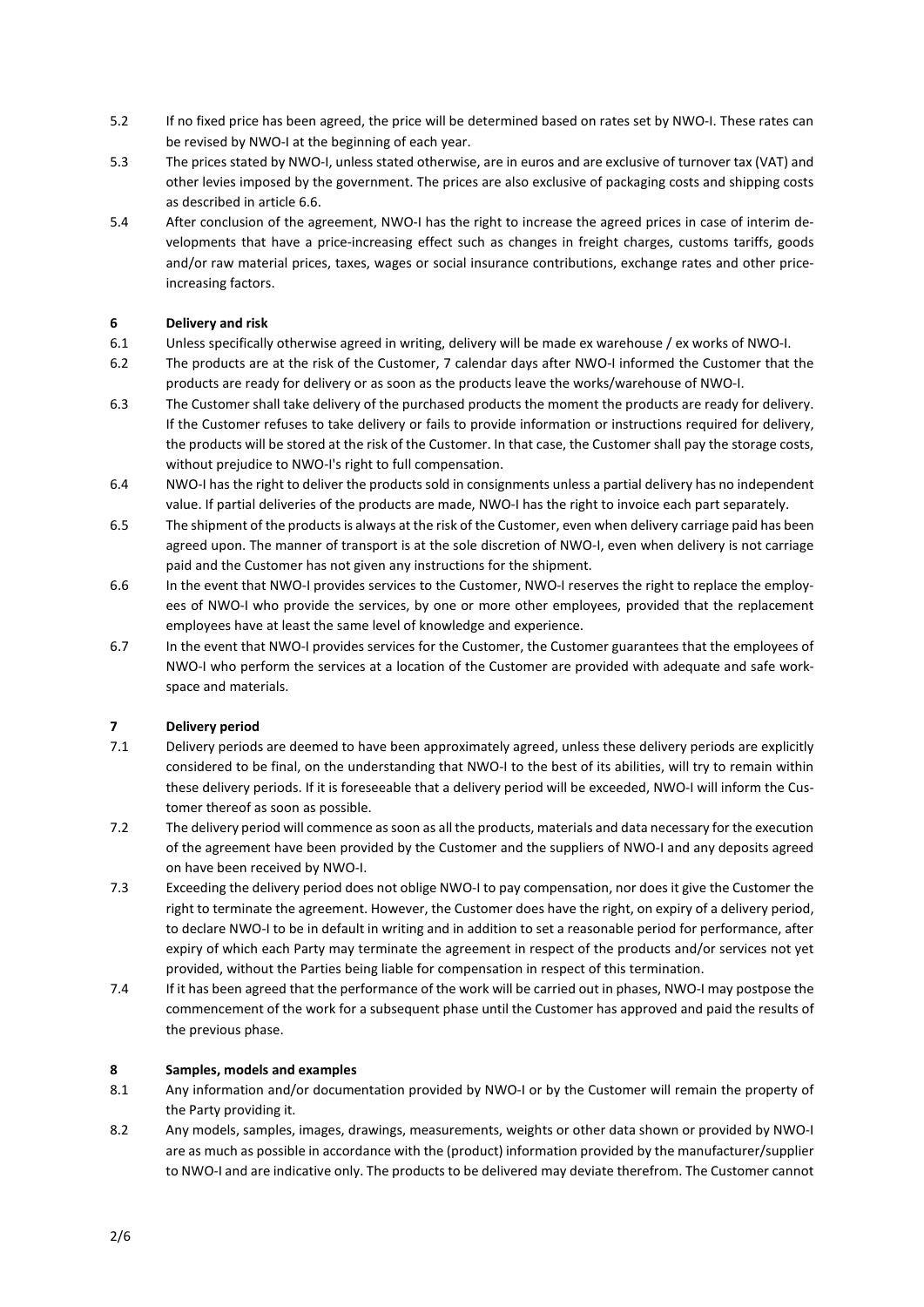derive any rights from the data provided or shown by NWO-I referred to above with regard to the conformity of the delivered products, unless explicitly stated in writing that delivery will take place in accordance with the provided models, samples, images, measurements, weights or other data.

#### **9 Payment**

- 9.1 Payment shall be made within 30 calendar days following the invoice date in the manner indicated by NWO-I. After expiry of this period, the Customer is in default and shall pay a compound interest, calculated at a percentage equal to the statutory commercial interest rate for the relevant transaction, increased by 1.5% per month or part thereof that payment in full has not been made.
- 9.2 Payment shall be made without any discount, suspension or setoff.
- 9.3 At all times, NWO-I has the right to demand a deposit on the products to be delivered or the work to be performed. NWO-I also has the right to demand other security for the fulfilment of the obligations of the Customer in the form of an irrevocable bank guarantee that can be called immediately on request from a Dutch banking institution with a good reputation or a reasonable equivalent security and it has the right, until such security has been provided, to suspend its obligations towards the Customer.
- 9.4 Payments made by the Customer shall first serve to settle any payable interest and costs and subsequently the longest outstanding payable invoices, even if the Customer should state that the payment is related to an invoice sent subsequently.
- 9.5 In the event of liquidation, insolvency, suspension of payments or (partial) attachment of the assets of the Customer, all obligations of the Customer will be immediately due and payable.
- 9.6 If the Customer is in default in respect of the fulfilment of one or more of its obligations, all extrajudicial and judicial costs will be for the account of the Customer.
- 9.7 Any complaints against the invoice shall be received in writing by NWO-I within 14 calendar days of the invoice date and do not suspend the Customer's payment obligation. When complaints against the invoice are not made in good time, this will lead to the lapse of the right to claims in respect of the alleged defect.

## **10 Defects and time limits for lodging complaints**

- 10.1 The Customer shall have the purchased products inspected for conformity upon delivery or as soon as possible thereafter. Visible defects or otherwise reasonably recognizable defects shall be reported in writing by the Customer to NWO-I within 8 calendar days of delivery. Invisible defects shall be reported by the Customer to NWO-I within 8 calendar days of discovery. Failure to report in time will lead to expiry of the rights under the guarantee and other claims in respect of the defect in question.
- 10.2 Defects in respect of services provided by NWO-I shall be reported in writing by the Customer to NWO-I within 20 calendar days after NWO-I informed the Customer that the agreed services have been completed. Invisible defects shall be reported by the Customer to NWO-I within 20 calendar days of discovery. Failure to report in time will lead to expiry of the rights under the guarantee and other claims in respect of the defect in question.
- 10.3 Even if the Customer makes a complaint in time, its obligation to pay and take delivery of orders made still remains.

#### **11 Guarantee**

- 11.1 NWO-I guarantees, with due observance of the other provisions of these General Terms and Conditions that the products it delivered are in accordance with their specifications and for a period of 6 months after delivery will function in accordance with their specifications.
- 11.2 A guarantee on materials and/or products purchased by NWO-I from third parties is given only if and insofar as the manufacturer/supplier in question gives a guarantee and only to the extent thereof. NWO-I is not liable towards the Customer for compliance with this manufacturer/supplier guarantee but NWO-I will assist the Customer in passing on guarantee claims.
- 11.3 If an item delivered does not comply with the agreement, the Customer is entitled to repair or replacement of the item delivered, such at the discretion of NWO-I. Replaced products will become the property of NWO-I.
- 11.4 The guarantee does not apply if the item delivered not being and/or not functioning in accordance with the specifications, in whole or in part, is the result of improper handling such as, for example, but not limited to negligence, misuse, incorrectly or not following the maintenance instructions. In addition, the guarantee does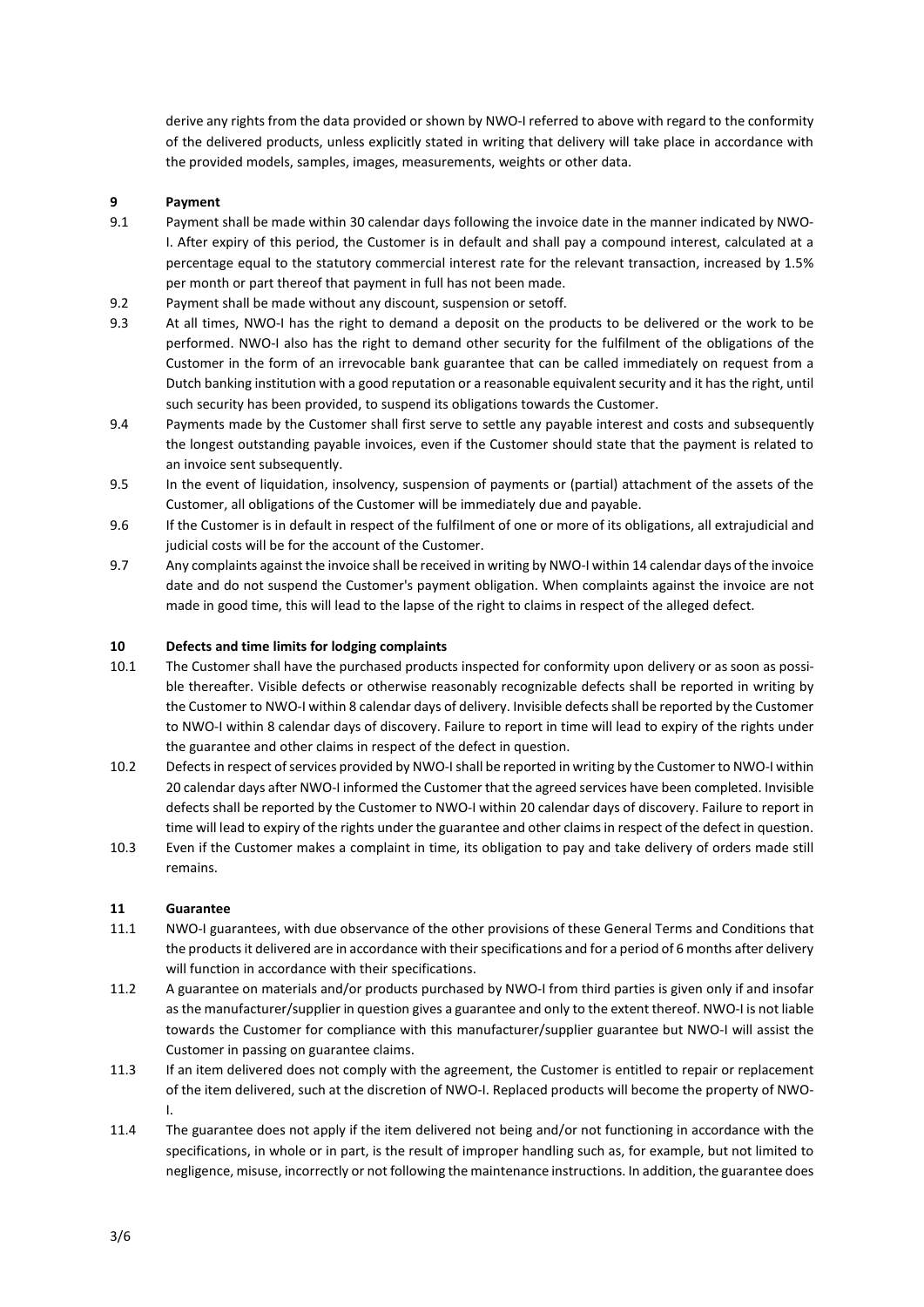not apply if it concerns deviations that technically could not reasonable be avoided, imply a qualitative improvement or not significantly limit the item's functionality given the purpose for which the Customer uses the item in the Customer's normal business operations.

- 11.5 Products sent to NWO-I for guarantee evaluation shall always be sent carriage paid. Carriage forward shipments will be refused by NWO-I, even if it concerns products returned for repair outside the guarantee given.
- 11.6 With due observance of the provisions elsewhere in these General Terms and Conditions, NWO-I will provide services to the best of its knowledge and abilities and in accordance with high standards, all with state-ofthe-art technology. This is a best efforts obligation.

## **12 Liability**

- 12.1 The liability of NWO-I for delivered products is limited to the fulfilment by NWO-I of its guarantee obligations as described in article 11. If NWO-I in some case is unable to invoke the limitation described above, a limitation of liability will apply with regard to the delivery of products up to the invoice amount of the products in question.
- 12.2 The liability of NWO-I for direct damage suffered by the Customer in respect of services provided is limited to those cases in which NWO-I imputably failed to fulfil its obligations and is limited to the invoice amount.
- 12.3 NWO-I's liability for indirect damage, such as, but expressly not limited to loss of profits and sales, loss due to business interruption and missed savings, is excluded in all cases.
- 12.4 NWO-I's liability for damage suffered by the Customer which is the result of an unlawful act committed by NWO-I in the context of the execution of the agreement is excluded, except insofar as the damage is the result of deliberate recklessness or deliberate intent of the directors or managing employees of NWO-I.
- 12.5 Any claim of the Customer against NWO-I pursuant to this article, will lapse if the Customer fails to bring legal proceedings against NWO-I within six months of completion of the assignment and/or termination of the agreement.
- 12.6 Further-reaching conditions limiting or excluding liability, which can be invoked against NWO-I by third parties (such as, but not limited to: suppliers), can also be invoked by NWO-I against the Customer.
- 12.7 The Customer indemnifies NWO-I against third-party claims for compensation of damage, for which NWO-I's liability in these General Terms and Conditions in the relationship with the Customer is excluded.

#### **13 Force majeure**

- 13.1 Force majeure includes, in addition to the provisions of Section 6:75 of the Dutch Civil Code: strikes, transport or operational failure, government measures, theft, fire, acts of war and breach of contract by suppliers or other third parties engaged by NWO-I for the fulfilment of its obligations.
- 13.2 NWO-I also has the right to invoke force majeure if the circumstance impeding (further) compliance commences after NWO-I should have fulfilled its obligations under the agreement.
- 13.3 During force majeure, the obligations of NWO-I under the agreement are suspended. If the period, in which fulfilment of NWO-I's obligations is no longer possible due to force majeure, lasts longer than 3 months, both Parties shall have the right to terminate the agreement without any obligation to pay compensation or to reverse.

## **14 Retention of Title**

- 14.1 The products delivered by NWO-I remain the property of NWO-I until the Customer has fulfilled all the obligations towards NWO-I, both with regard to the delivery in question and to deliveries and services provided earlier or later.
- 14.2 Products delivered by NWO-I that pursuant to paragraph 14.1 are subject to retention of title, may only be resold in the course of the Customer's normal business activities. The Customer does not have the right to pledge the products or to create any other right to the products.
- 14.3 If the Customer fails to fulfil its obligations towards NWO-I or if there is a justified fear that it will fail to do so, NWO-I has the right to remove the delivered products to which the retention of title referred to in article 14.1 applies, or to have these removed from the premises of the Customer or third parties holding the products for the Customer, including any necessary dismantling. The Customer shall fully cooperate with the above, subject to a fine of 10% of the sales value (excluding VAT) of the products in question, per day or part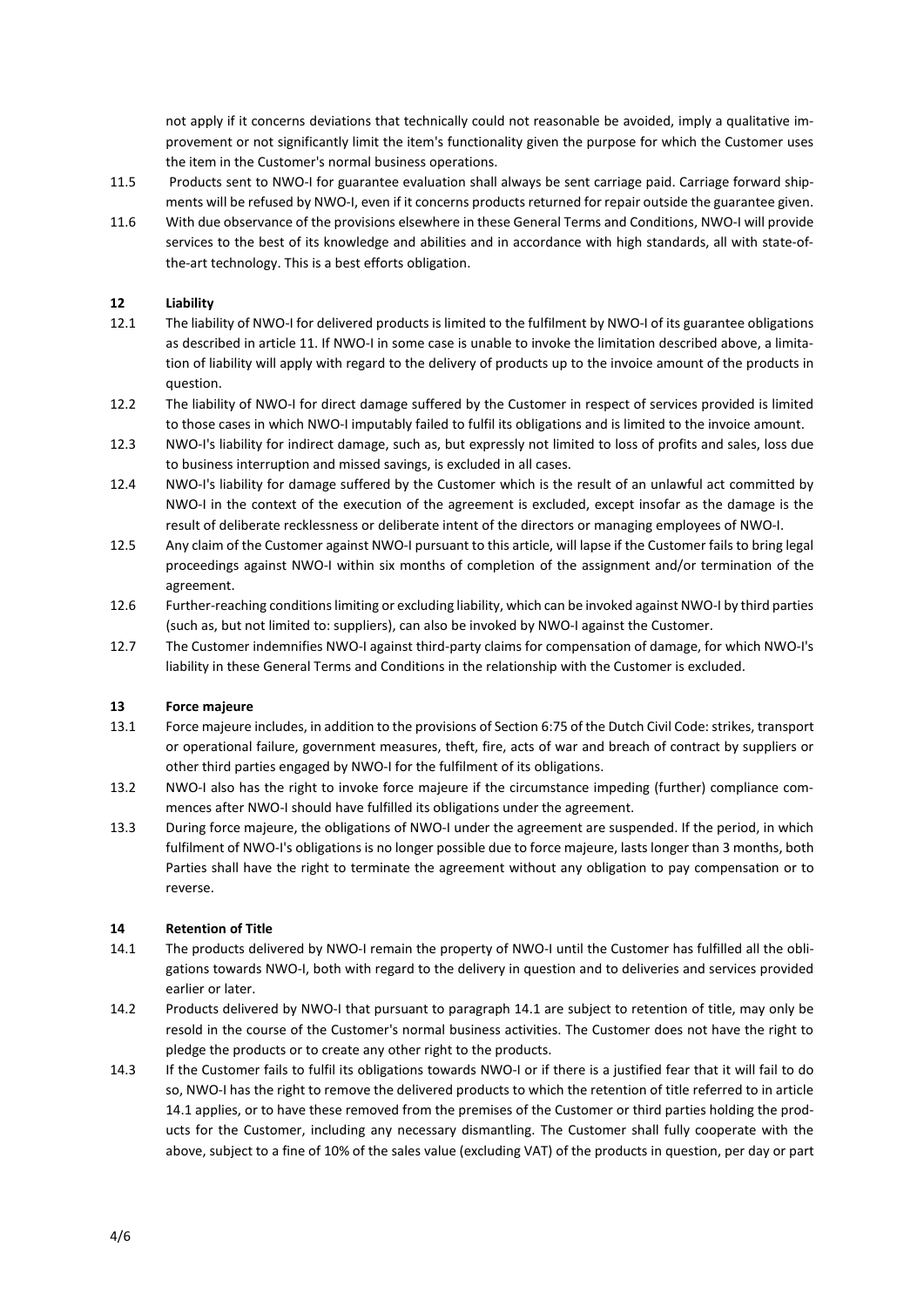of a day in which the Customer remains negligent in this respect, without prejudice to the right of NWO-I to full compensation.

#### **15 Termination of the agreement**

- 15.1 Notwithstanding NWO-I's statutory rights, NWO-I has the right to suspend further execution of the agreement, or to terminate the agreement, all without prejudice to NWO-I's right to claim damages, in the event of:
	- noncompliance by the Customer with an enforceable obligation;
	- the Customer being declared insolvent or if a petition to this effect has been submitted to the court;
	- the Customer applying for suspension of payments or if the Customer has been granted suspension of payments;
	- the Customer's company being shut down or wound up;
	- attachment of the Customer's goods or if the Customer loses the right to dispose of its property.
- 15.2 NWO-I has the right to terminate the agreement when circumstances occur relating to persons and/or materials (usually) engaged by NWO-I to execute the agreement, of such a nature that execution of the agreement has become impossible and/or problematic and/or disproportionately expensive to such an extent that execution of the agreement may not reasonably be demanded.
- 15.3 If NWO-I already in part fulfilled its obligations when the situation referred to in article 15.2 occurred or is only able to fulfil its obligations in part, NWO-I will have the right to separately invoice the part already delivered and/or the part than can be delivered and the Customer will be held to pay the relevant invoice as if it were a separate agreement. However, this does not apply if the part already delivered and/or the part than can be delivered has no independent value.

## **16 Taking over personnel**

16.1 The Customer does not have the right without written permission from NWO-I, during the execution of the agreement and within 1 year of termination thereof, to employ personnel with an appointment for an indefinite period of NWO-I who in any manner are involved in the execution of the agreement or to negotiate with the personnel on employment.

# **17 Intellectual property**

- 17.1 Any intellectual property rights, including the right to make an application for registration of such rights, that are or will be created in connection with or arising from the products or services provided by NWO-I to the Customer, remain with NWO-I or its licensors.
- 17.2 The products and services as referred to in article 17.1 also include the models, samples, images, drawings, diagrams, manuals, software and the like made available by NWO-I to the Customer.
- 17.3 NWO-I grants the Customer a non-transferable, non-exclusive licence for the use of the rights referred to in article 17.1, insofar as reasonably necessary for the use of the products and the results of the services provided by NWO-I in the context of the Customer's normal business activities.
- 17.4 By way of derogation from article 17.1, NWO-I and the Customer mag agree in writing that the intellectual property rights as referred to in article 17.1 will accrue to the Customer. This will be on the condition that NWO-I obtains a non-transferable, non-exclusive licence to use these rights for research and teaching purposes.
- 17.5 Even though NWO-I will exercise the utmost care when providing products and services, NWO-I cannot guarantee that the products or results of the services do not contain errors or omissions and/or that these will not infringe the intellectual property rights of third parties. NWO-I is not liable for such errors or omissions. NWO-I will consequently only accept legal liability for compensation to the extent as ensuing from article 12.

#### **18 Confidentiality and secrecy**

18.1 The Parties undertake to maintain confidentiality regarding everything they have become aware of in the execution of the agreement of a confidential nature or of which the Parties should reasonably have recognized the confidential nature.